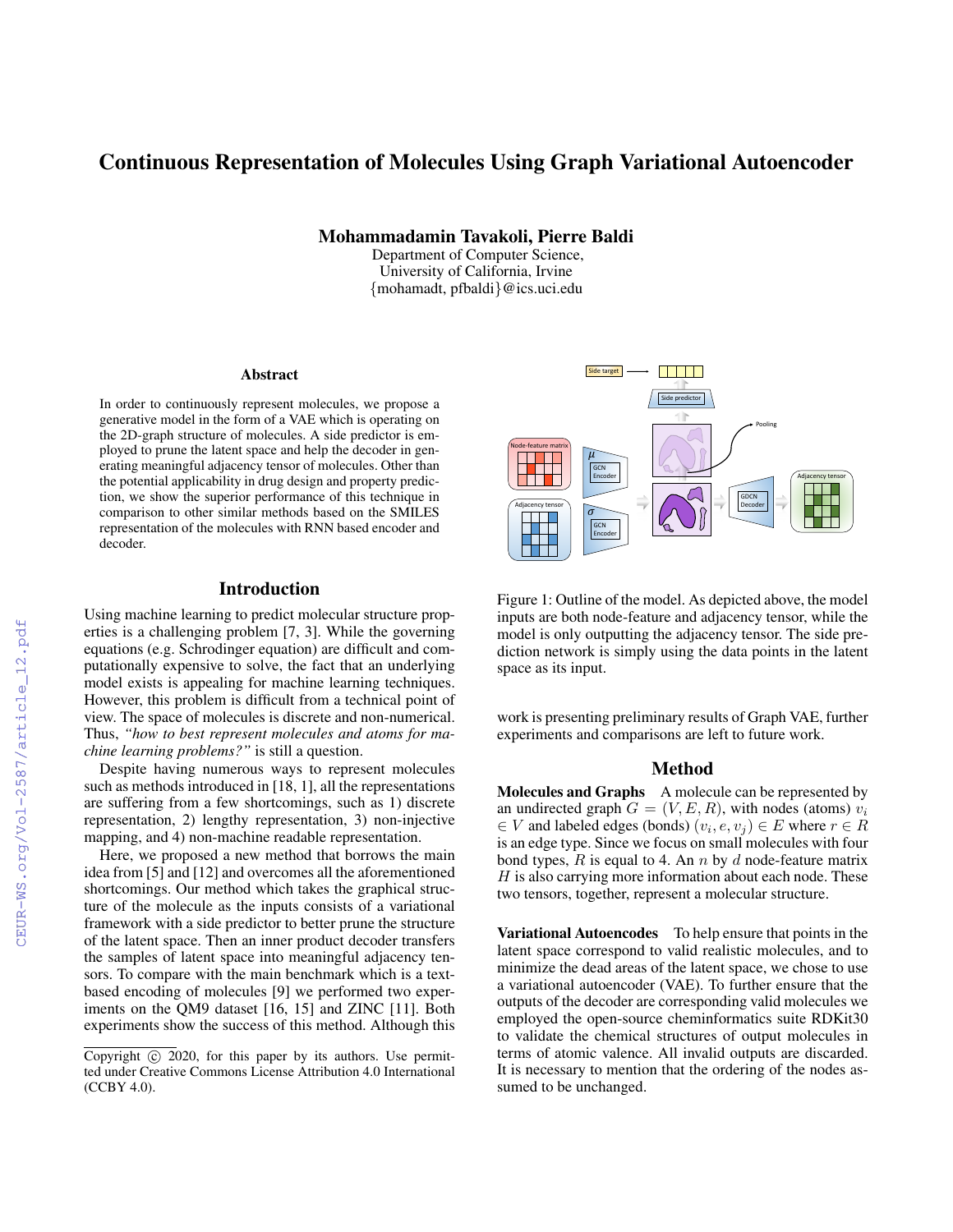VAE and Side Prediction To better learn the graph structure of the molecules, the encoder part of the VAE consists of GCN layers. The same method as [17] has been employed to perform relational update which can be formulated as:

$$
h_i^{l+1} = \sigma(\sum_{i \in R} \sum_{j \in N_r^i} W_r^{(l)} h_j^{(l)} + W_0^{(l)} h_i^{(l)})
$$

where  $N_r^i$  denotes the set of nodes connected to node i through the edge type  $r \in R$ . Since we are focusing on small molecules, we applied three layers of GCN in our encoder model to gather information from 3-hop neighbors of each atom. The structure of encoder consists of two, three-layer GCNs for both mean and the covariance. GCNs of the encoder share the filters of the first two layers. Here we can formulate the encoding and sampling scheme as follows:

$$
q(\mathbf{Z}|H,A) = \prod_{1}^{N} q_i(z_i|H,A),
$$
  

$$
q_i(z_i|H,A) = \mathcal{N}(z_i|GCN_{\mu},GCN_{\sigma})
$$

The  $GCN_{\mu}$  and similarly  $GCN_{\sigma}$  are:  $GCN(H, A)$  =  $\hat{A}\sigma(\hat{A}\sigma(\hat{A}HW_0)W_1)W_2$ , where the  $\hat{A}$  is the normalized adjacency tensor,  $W_i$  is the filter parameter of each layer, and  $\sigma$  is the activation function [2]. Finally, as suggested in [12] we use the simplest form of the decoder which can be seen as graph deconvolution network. The output of the encoder is simply the inner product between latent variable:

$$
p(A|\mathbf{Z}) = \prod_{1}^{N} \prod_{1}^{N} p(A_{ij}|z_i, z_j),
$$
  

$$
p(A_{ij} = 1|z_i, z_j) = \sigma(z_i^T z_j)
$$

For the side prediction part, we employ a simple regression model in the form of a multilayer perceptron (MLP) to the network that predicts the properties from the latent space representation. The input of the side predictor is a vector obtained through a pooling mechanism of the latent representation as follows:

$$
G(H^{(L)}) = \sum_{i=1}^{N} softmax(h_i^L.W_p)
$$

Where  $W_P$  is the pooling weight matrix and  $H^{(L)}$  is the output of the  $GCN_{\mu}$ .

Finally, the autoencoder is trained jointly on the reconstruction task and a property prediction task; The joint loss function is the summation of the two losses, as follows:

$$
\mathcal{L} = ELBO + negative log likelihood
$$
  
=  $\mathbb{E}_{q(\mathbf{Z}|H,A)} - KL(q(\mathbf{Z}|H,A)||p(Z))$   
+  $MSE(sidenetwork)$ 

### **Experiments**

We performed two experiments to show the usefulness of continuous representation. In the first experiment, we focus on the prediction of property and the generation of the valid molecules. In the second experiment, we use this continuous representation to propose a new metric for measuring the molecular similarity.



Figure 2: Drugs compare to Aspirin

Table 1: Three models trained with three different side property. As shown below, using *Druglikeliness* better helps predicting *Solubility* and *Synthesizability*

| Side property    | Valid outcome | Sol   | Synt  | <i>Druglikeliness</i> |
|------------------|---------------|-------|-------|-----------------------|
| Solubility       | 75.3          | 97.03 | 88.7  | 84.2                  |
| Synthesizability | 73.0          | 89.8  | 98.21 | 86.3                  |
| Druglikeliness   | 74.6          | 91.0  | 90.7  | 95.11                 |

#### Property Prediction

Using a subset of QM9 dataset [15] as the training set, we extract 48,000 molecules covering a broad range of molecules. Each molecule in the training set is chosen to have up to 20 atoms. The training objective on the side predictor was set to be one of the *Solubility*, *Druglikeliness*, and *Synthesizability*. We employ the continuous representation of molecules using each network to predict the other two unseen properties. The performance of each model plus the percentages of validly generated molecules are summarized in Table 1. In order to check the validity of the outcome, we only check for the validity of the atomic valence. As it is shown in Table 1 the accuracy of each property is comparable to the state of the art property predictions mentioned in [8]. Although Graph VAE is not outperforming the predictions based on [8], it shows that using a property as a heuristic to prune the latent space, can help with predicting other molecule properties.

#### Molecular Similarity Measure

Numerous similarity or distance measures have been used widely to calculate the similarity or dissimilarity between two samples. Since metrics are focusing more on 2 dimensional representation rather than 3-dimensional structure, our model as a "2D structure-aware representation" is an accurate metric for the similarity measure. Normalized Euclidean distance between the latent representation of two molecules after pooling operation is the metric we define to capture the similarity. Here we compare three wellknown similarity measures with our technique and also to the methods introduced in [9]. This method which is using the SMILES representation of the molecules as the input employs a VAE with a side predictor. Both encoder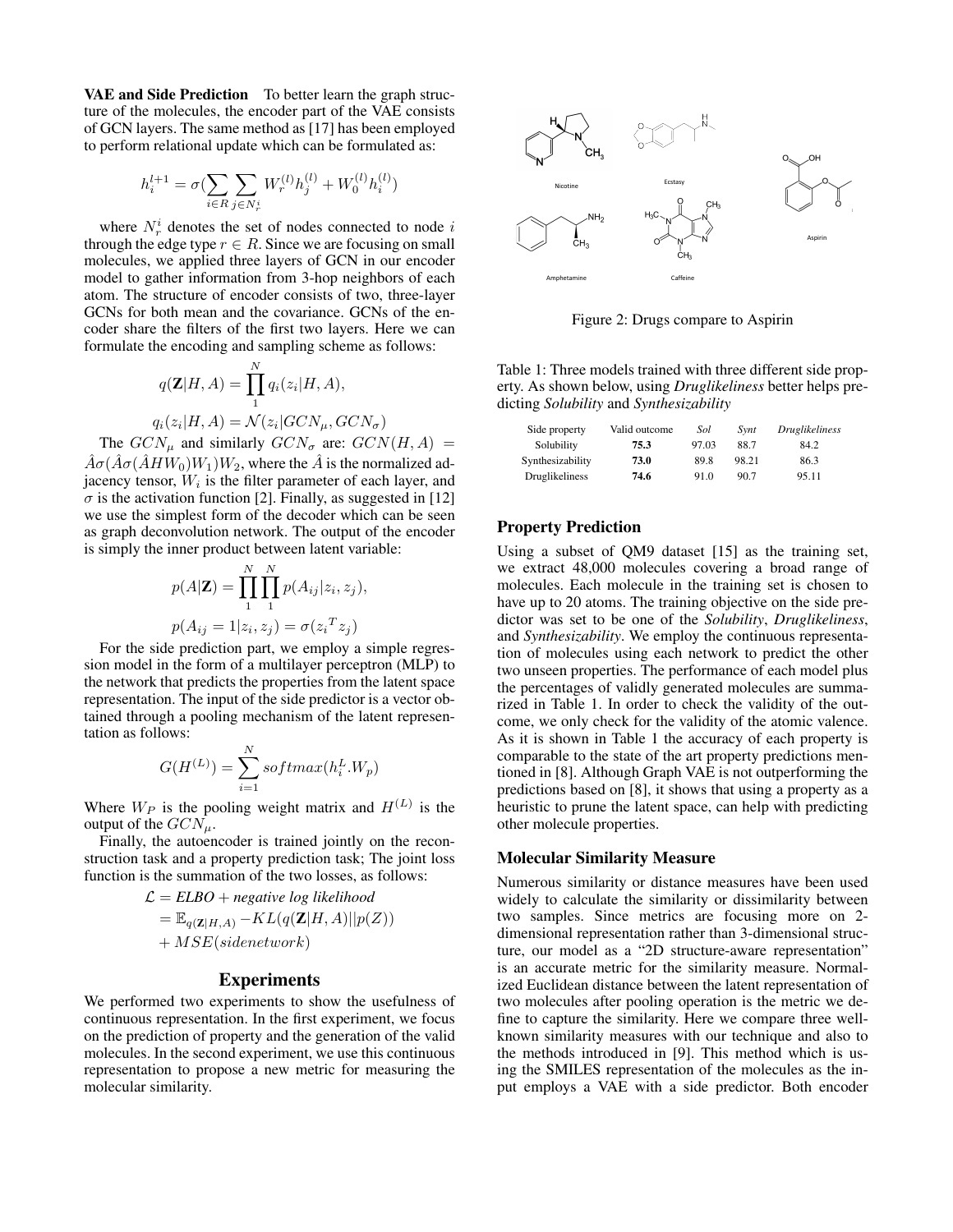Table 2: Similarity measures between Aspirin and four different drugs. Using Graph VAE as a new metrics, shows consistency with other metrics. The GVAE is trained with the solubility as the side property.

| metric                | Amphetamine | Ecstasy (MDMA) | Nicotine | Caffeine |
|-----------------------|-------------|----------------|----------|----------|
| Tanimoto              | 0.398       | 0.324          | 0.229    | 0.258    |
| Dice                  | 0.569       | 0.490          | 0.373    | 0.410    |
| Cosine                | 0.607       | 0.490          | 0.374    | 0.434    |
| Graph VAE             | 0.363       | 0.199          | 0.147    | 0.176    |
| <b>SMILES VAE [9]</b> | 0.724       | 0.489          | 0.340    | 0.321    |
|                       |             |                |          |          |

and decoder parts of the VAE are based on RRN and sequence to sequence model. Although all the graphical information of the molecule is encoded within the SMILES representation, inferring the graphical structure (e.g., adjacency tensor) from the SMILES string is an exhausting process that is based on several rules. Despite the numerous techniques built upon using the SMILES representation of the molecules [6, 10, 4, 14, 13], it has been shown that it is more efficient to take advantage of the graph structures and employ GCNs to process molecular structures. Here, we chose Aspirin as a sample drug and compare its similarity with four different drugs with four different similarity measures. We compare the performances of our technique with [9], which is using a similar approach but operating on text representation of molecules. Our experiment shows that graph-based hidden representation is carrying more information than only text. Table 2 is summarizing the result of the similarity measure experiment.

As it is shown in table 2, our metric is very well aligned with all other well-known metrics which is another proof for the applicability of our model.

### Experiment Details

GVAE consists of two GCNs for the encoder, a pooling mechanism, and a multi-layer perceptron for the side prediction. Both GCNs are three-layer networks with filter matrices  $W_0, W_1$ , and  $W_2$  of 32\*32, 32\*32m and 32\*16 respectively. The pooling weight matrix  $W_p$  is of size 1\*64 which outputs a vector of length 64 to represent the whole molecule. A two-layer MLP with 32 and 1 hidden units is employed to perform the regression task.

In Table 2, we use our own implementation of the SMILES VAE. Both GVA and SMILES VAE are trained using a dataset of 70,000 molecules which are randomly selected from ZINC.

In Table 2, all measures except the continuous representations are calculated with the same fingerprinting algorithm. It identifies and hashes topological paths (e.g. along with bonds) in the molecule and then uses them to set bits in a fingerprint of length 2048. The set of parameters used by the algorithm is - minimum path size: 1 bond - maximum path size: 7 bonds - number of bits set per hash: 2 - target on-bit density 0.3.

## **Conclusion**

We proposed a generative model through which we can find continuous representation for molecules. As shown in the experiments section, this technique can be used in different chemoinformatics tasks such as drug design, drug discovery and property prediction. As future work, one can think of attention based graph convolutions and more complicated decoders. These two extensions can be studied in future works.

#### References

- [1] E. J. Bjerrum. Smiles enumeration as data augmentation for neural network modeling of molecules. *arXiv preprint arXiv:1703.07076*, 2017.
- [2] D.-A. Clevert, T. Unterthiner, and S. Hochreiter. Fast and accurate deep network learning by exponential linear units (elus), 2015.
- [3] C. W. Coley, W. Jin, L. Rogers, T. F. Jamison, T. S. Jaakkola, W. H. Green, R. Barzilay, and K. F. Jensen. A graphconvolutional neural network model for the prediction of chemical reactivity. *Chemical Science*, 10(2):370–377, 2019.
- [4] A. Dalke. Deepsmiles: An adaptation of smiles for use in. 2018.
- [5] D. K. Duvenaud, D. Maclaurin, J. Iparraguirre, R. Bombarell, T. Hirzel, A. Aspuru-Guzik, and R. P. Adams. Convolutional networks on graphs for learning molecular fingerprints. In C. Cortes, N. D. Lawrence, D. D. Lee, M. Sugiyama, and R. Garnett, editors, *Advances in Neural Information Processing Systems 28*, pages 2224–2232. Curran Associates, Inc., 2015.
- [6] D. C. Elton, Z. Boukouvalas, M. D. Fuge, and P. W. Chung. Deep learning for molecular design-a review of the state of the art. *Molecular Systems Design & Engineering*, 2019.
- [7] D. Fooshee, A. Mood, E. Gutman, M. Tavakoli, G. Urban, F. Liu, N. Huynh, D. Van Vranken, and P. Baldi. Deep learning for chemical reaction prediction. *Molecular Systems Design & Engineering*, 2018.
- [8] J. Gilmer, S. S. Schoenholz, P. F. Riley, O. Vinyals, and G. E. Dahl. Neural message passing for quantum chemistry. In *Proceedings of the 34th International Conference on Machine Learning-Volume 70*, pages 1263–1272. JMLR. org, 2017.
- [9] R. Gómez-Bombarelli, J. N. Wei, D. Duvenaud, J. M. Hernández-Lobato, B. Sánchez-Lengeling, D. Sheberla, J. Aguilera-Iparraguirre, T. D. Hirzel, R. P. Adams, and A. Aspuru-Guzik. Automatic chemical design using a datadriven continuous representation of molecules. *ACS central science*, 4(2):268–276, 2018.
- [10] M. Hirohara, Y. Saito, Y. Koda, K. Sato, and Y. Sakakibara. Convolutional neural network based on smiles representation of compounds for detecting chemical motif. *BMC bioinformatics*, 19(19):526, 2018.
- [11] J. J. Irwin, T. Sterling, M. M. Mysinger, E. S. Bolstad, and R. G. Coleman. Zinc: a free tool to discover chemistry for biology. *Journal of chemical information and modeling*, 52(7):1757–1768, 2012.
- [12] T. N. Kipf and M. Welling. Semi-supervised classification with graph convolutional networks, 2016.
- [13] M. Krenn, F. Häse, A. Nigam, P. Friederich, and A. Aspuru-Guzik. Selfies: a robust representation of semantically constrained graphs with an example application in chemistry. *arXiv preprint arXiv:1905.13741*, 2019.